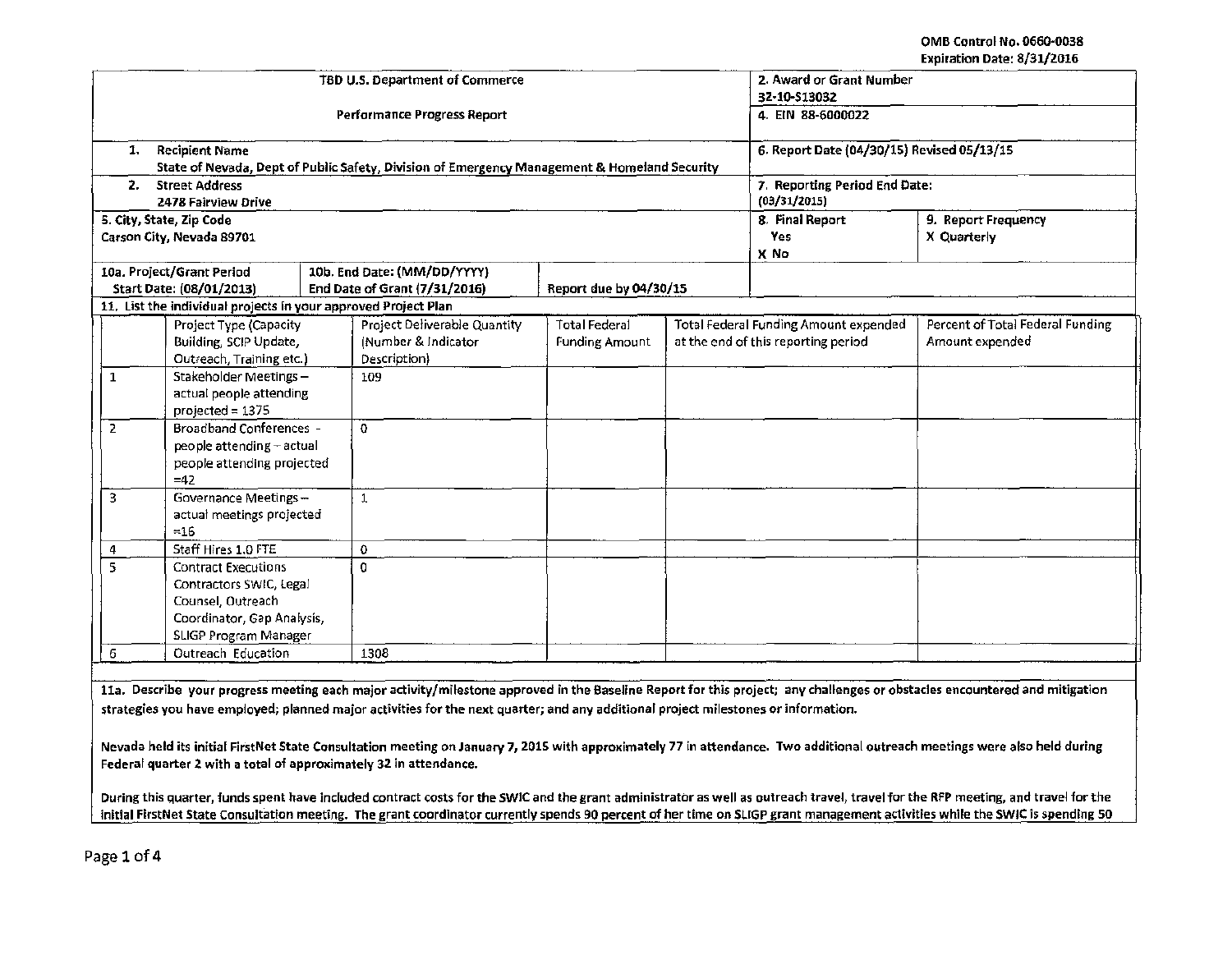percent of his time on SliGP duties.

We are in the process of completing a contract execution for a contractor to help with data collection and outreach which should be complete in Federal quarter 3. Data collection will be the major activity for the next quarter as well as continued outreach. We will be working on the required updated budget and budget narrative required to be submitted for phase 2.

11b. If the project team anticipates requesting any changes to the approved Baseline Report in the next quarter, describe those below. Note that any substantive changes to the Baseline Report must be approved by the Department of Commerce before implementation.

The anticipated changes to the baseline report include the required changes for the release of phase 2 with the new baseline report to be submitted for approval in the coming Federal quarter 3. This will include a revised budget and budget narrative.

llc. Provide any other information that would be useful to NTIA as it assesses this project's progress.

We reviewed RFP responses for contract Outreach Specialist from five respondents. Their proposals were scored on January 16, with vendor presentations on February 11. The winning respondent was notified, and is currently engaged in the state vendor process. We expect work to commence in the Federal 3rd quarter.

We expect this vendor and the SWIC to collaborate on outreach activities in the third quarter and beyond. These activities will include data collection when authorized by NTIA and FirstNet.

Of note, a change was made from the previous quarter where an entry was listed in materials/supplies and should have been in the "other" category. Therefore, the total listed in the materials/supplies category is a decreased amount. This was discussed with ourfederal program officer.

lld. Describe any success stories or best practices you have identified. Please be as specific as possible.

## 12. Personnel

12a. If the project is not fully staffed, describe how any lack of staffing may impact the project's time line and when the project will be fully staffed.

The RFP process was begun during Federal quarter 1 and should be completed in Federal quarter 3 allowing for the hire of a Program Manager/Outreach Coordinator to assist the SWIC with outreach.

12b. Staffing Table

| Job Title                            | FTE <sub>%</sub> | <b>Project(s) Assigned</b> | Change            |
|--------------------------------------|------------------|----------------------------|-------------------|
| Chief, Emergency Management/SPOC     | 10%              | Single Point of Contact    | Added for work on |
|                                      |                  |                            | <b>SLIGP</b>      |
| Emergency Management Project Manager | 10%              |                            | Added for work on |
|                                      |                  |                            | <b>SLIGP</b>      |

Page 2 of 4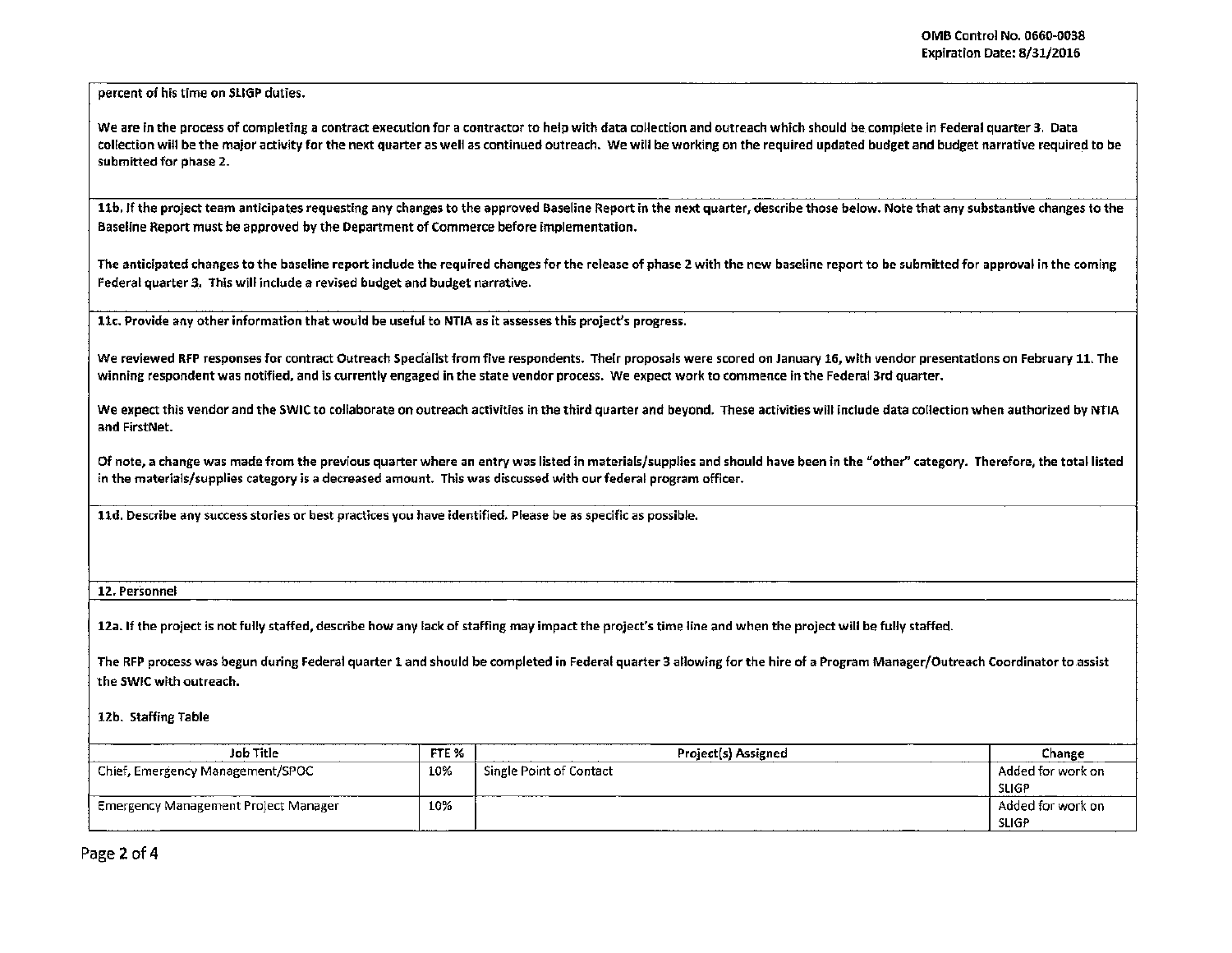## **OMB** Control No. 0660·0038 EKpiration Date: 8/31/2016

| <b>Grants and Projects Supervisor</b>                       |                                                                                                                                       | Supervisor of SLIGP grant coordinator |  | Added for work on<br><b>SLIGP</b> |                               |                            |                 |                                                |                                                 |                        |
|-------------------------------------------------------------|---------------------------------------------------------------------------------------------------------------------------------------|---------------------------------------|--|-----------------------------------|-------------------------------|----------------------------|-----------------|------------------------------------------------|-------------------------------------------------|------------------------|
|                                                             |                                                                                                                                       |                                       |  |                                   | Add Row                       |                            | Remove Row      |                                                |                                                 |                        |
|                                                             | 13. Subcontracts (Vendors and/or Subrecipients)                                                                                       |                                       |  |                                   |                               |                            |                 |                                                |                                                 |                        |
|                                                             | 13a. Subcontracts Table - Include all subcontractors. The totals from this table must equal the "Subcontracts Total" in Question 14f. |                                       |  |                                   |                               |                            |                 |                                                |                                                 |                        |
| Name                                                        | <b>Subcontract Purpose</b>                                                                                                            | Type<br>(Vendor/Subrec.)              |  | RFP/RFQ<br>Issued<br>(Y/N)        | Contract<br>Executed<br>(Y/N) | <b>Start</b><br>Date       | <b>End Date</b> | <b>Total Federal</b><br><b>Funds Allocated</b> | <b>Total Matching</b><br><b>Funds Allocated</b> | Project and % Assigned |
| <b>SWIC</b>                                                 | <b>SWIC Duties</b>                                                                                                                    | Good of the State<br>Contract         |  | Y                                 | Y.                            | 11/1/13                    | 7/31/16         | 319,680                                        | 0                                               | 37%                    |
| Grant<br>Coordinator                                        | Coordinate Grant                                                                                                                      | Good of the State<br>Contract         |  | N                                 | Y.                            | 11/1/13                    | 7/3/16          | 217,110                                        | 0                                               | 32%                    |
| <b>SLIGP Project</b><br>Manager/<br>Outreach<br>Coordinator | Manage SLIGP<br>Programmatic                                                                                                          | Contract                              |  | N                                 | ${\bf N}$                     | 6/1/14                     | 7/31/16         | 432,324                                        | 0                                               | 0%                     |
| Legal Counsei                                               | <b>Attorney for Process</b><br>and MOU                                                                                                | Sub-Grant                             |  | N                                 | N                             | $\frac{1}{3}/\frac{1}{13}$ | 7/31/16         | 159,192                                        | $\Omega$                                        | 0%                     |
| Gap Analysis<br><b>MOU</b>                                  | MOU for partners                                                                                                                      | Contract                              |  | ${\sf N}$                         | N                             | 12/1/14                    | 7/31/16         | 450,000                                        | $\mathbf 0$                                     | 0%                     |
| Facilitator                                                 | Meeting facilitator                                                                                                                   | Contract                              |  | $\mathsf N$                       | N                             |                            |                 | 7,200                                          | 0                                               | 0%                     |
| Facilitator                                                 | Meetings facilitator                                                                                                                  | Contract                              |  | N                                 | $\boldsymbol{\mathsf{N}}$     |                            |                 | 14,400                                         | 0                                               | 0%                     |
|                                                             |                                                                                                                                       |                                       |  |                                   |                               |                            | Total           | 1,599,906                                      | 0                                               |                        |
|                                                             |                                                                                                                                       |                                       |  |                                   | Add Row                       |                            | Remove Row      |                                                |                                                 |                        |
|                                                             | 13b. Describe any challenges encountered with vendors and/or subrecipients.                                                           |                                       |  |                                   |                               |                            |                 |                                                |                                                 |                        |
| $N/A - None$                                                |                                                                                                                                       |                                       |  |                                   |                               |                            |                 |                                                |                                                 |                        |